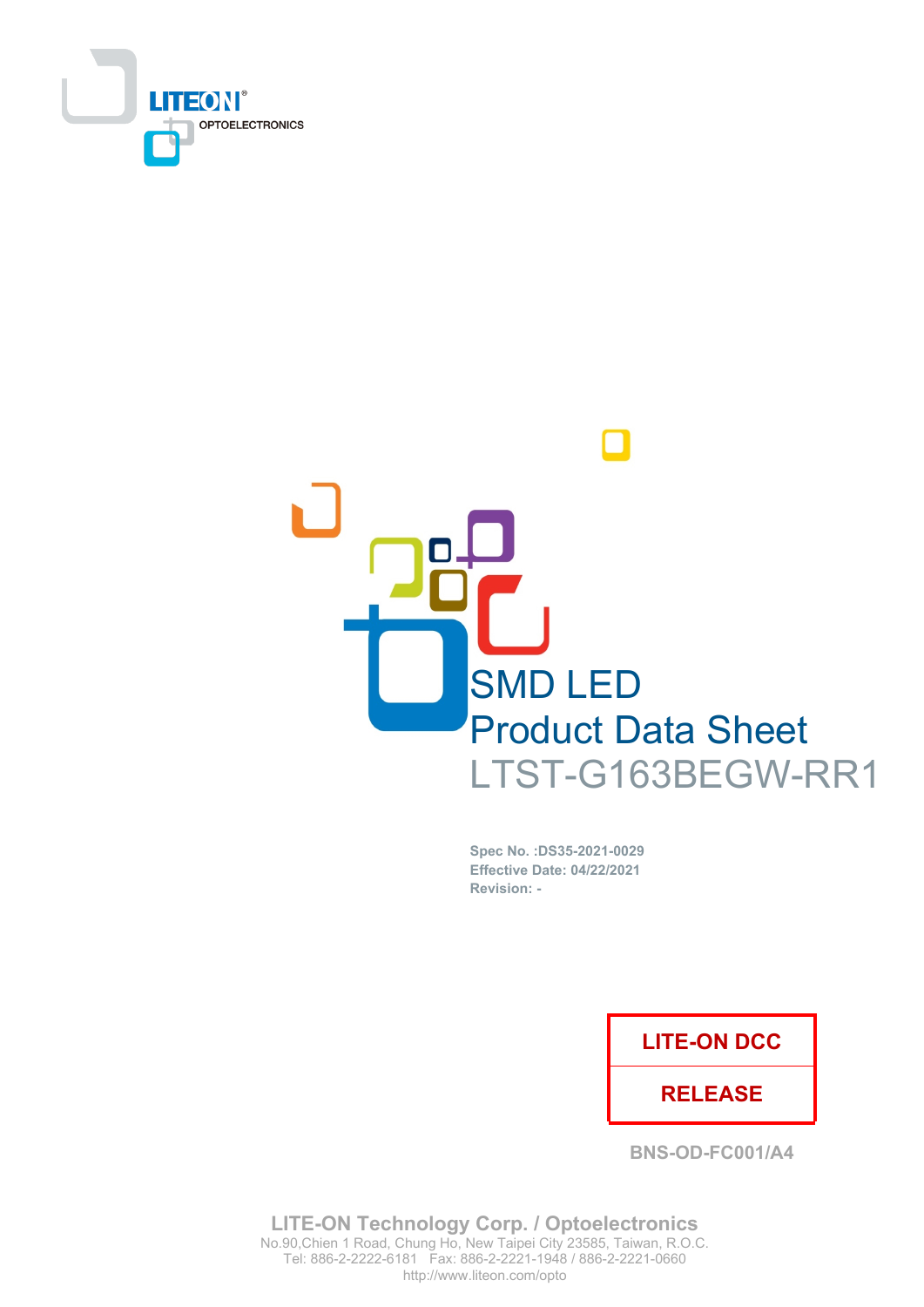

# **SMD LED** LTST-G163BEGW-RR1

## 1. Description

SMD LEDs from Lite-On are available in miniature sizes and special configurations for automated PC board assembly and space-sensitive applications. These SMD LEDs are suitable for use in a wide variety of electronic equipment, including cordless and cellular phones, notebook computers, network systems, home appliances, and indoor signboard applications.

### **1.1 Features**

- Meet ROHS  $\blacksquare$
- Package in 8mm tape on 7" diameter reels  $\blacksquare$
- EIA STD package  $\blacksquare$
- $\blacksquare$ I.C. compatible
- Compatible with automatic placement equipment  $\blacksquare$
- Compatible with infrared reflow solder process  $\blacksquare$
- Preconditioning: accelerate to JEDEC level 3

### **1.2 Applications**

- Telecommunication, Office automation, home appliances,  $\blacksquare$ industrial equipment
- Status indicator  $\blacksquare$
- Signal and Symbol Luminary
- Front panel backlighting

### **2. Package Dimensions**







| Part No.          | <b>Lens Color</b> | <b>Source Color</b> | <b>Pin Assignment</b> |  |
|-------------------|-------------------|---------------------|-----------------------|--|
| LTST-G163BEGW-RR1 |                   | InGaN Blue          | 3.6                   |  |
|                   | White Diffused    | AllnGaP Red         | 2, 5                  |  |
|                   |                   | InGaN Green         | 1. 4                  |  |

0.55

#### **Notes:**

- All dimensions are in millimeters.  $1<sup>1</sup>$
- $2.$ Tolerance is ±0.1 mm (.004") unless otherwise noted.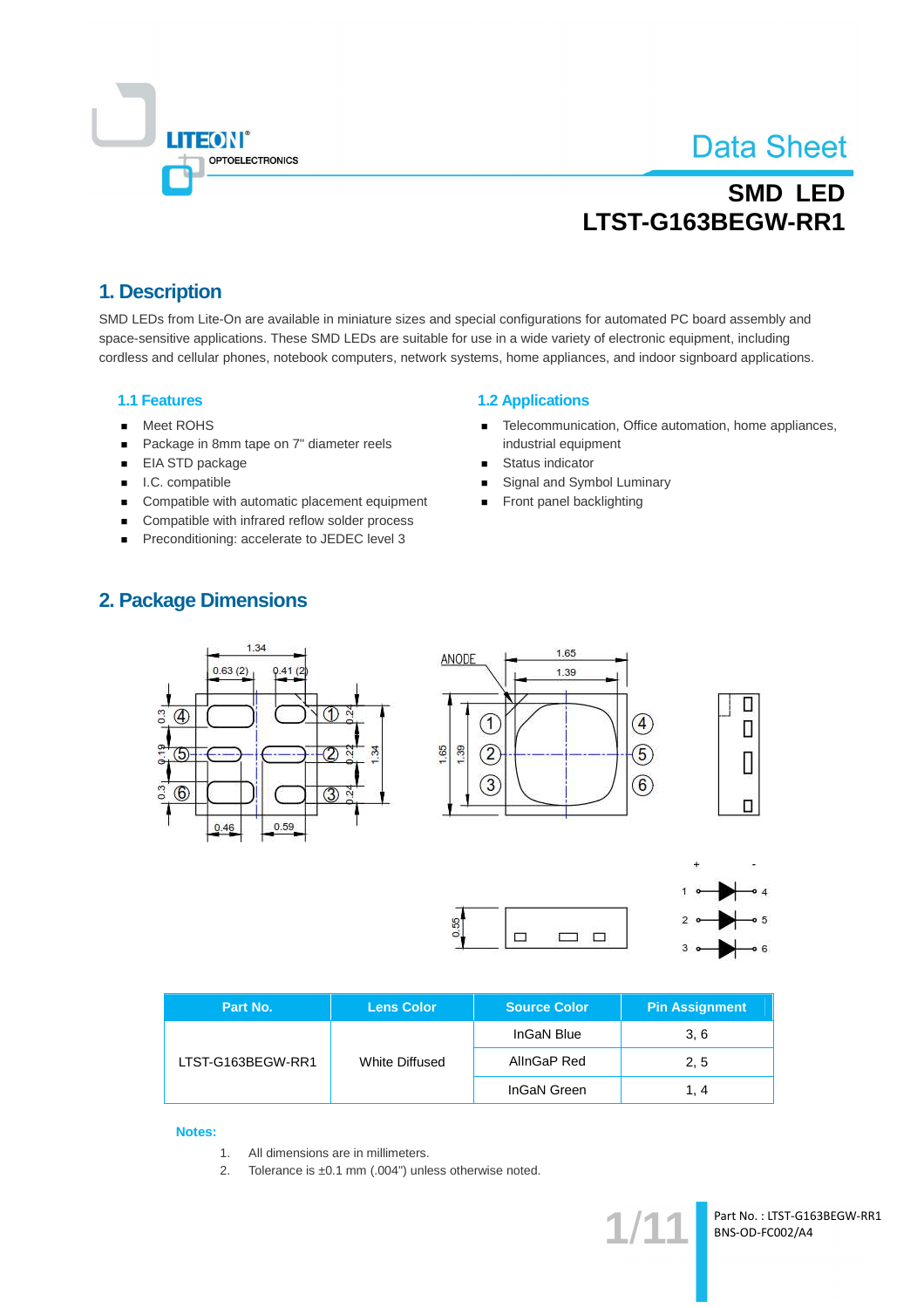

# **SMD LED** LTST-G163BEGW-RR1

## **3. Rating and Characteristics**

3.1 Absolute Maximum Ratings at Ta=25°C

| <b>Parameter</b>                                                    | LTST-G163BEGW-RR1 | <b>Unit</b>      |              |    |  |
|---------------------------------------------------------------------|-------------------|------------------|--------------|----|--|
|                                                                     | <b>Blue</b>       | <b>Red</b>       | <b>Green</b> |    |  |
| Power Dissipation                                                   | 93                | 69               | 93           | mW |  |
| <b>Peak Forward Current</b><br>(1/10 Duty Cycle, 0.1ms Pulse Width) | 100               | 100              | 100          | mA |  |
| DC Forward Current                                                  | 30                | 30               | 30           | mA |  |
| <b>Operating Temperature Range</b>                                  | -40°C to + 100°C  |                  |              |    |  |
| Storage Temperature Range                                           |                   | -40°C to + 100°C |              |    |  |

### 3.3 Suggest IR Reflow Condition for Pb Free Process:



IR-Reflow Soldering Profile for lead free soldering (Acc. to J-STD-020B)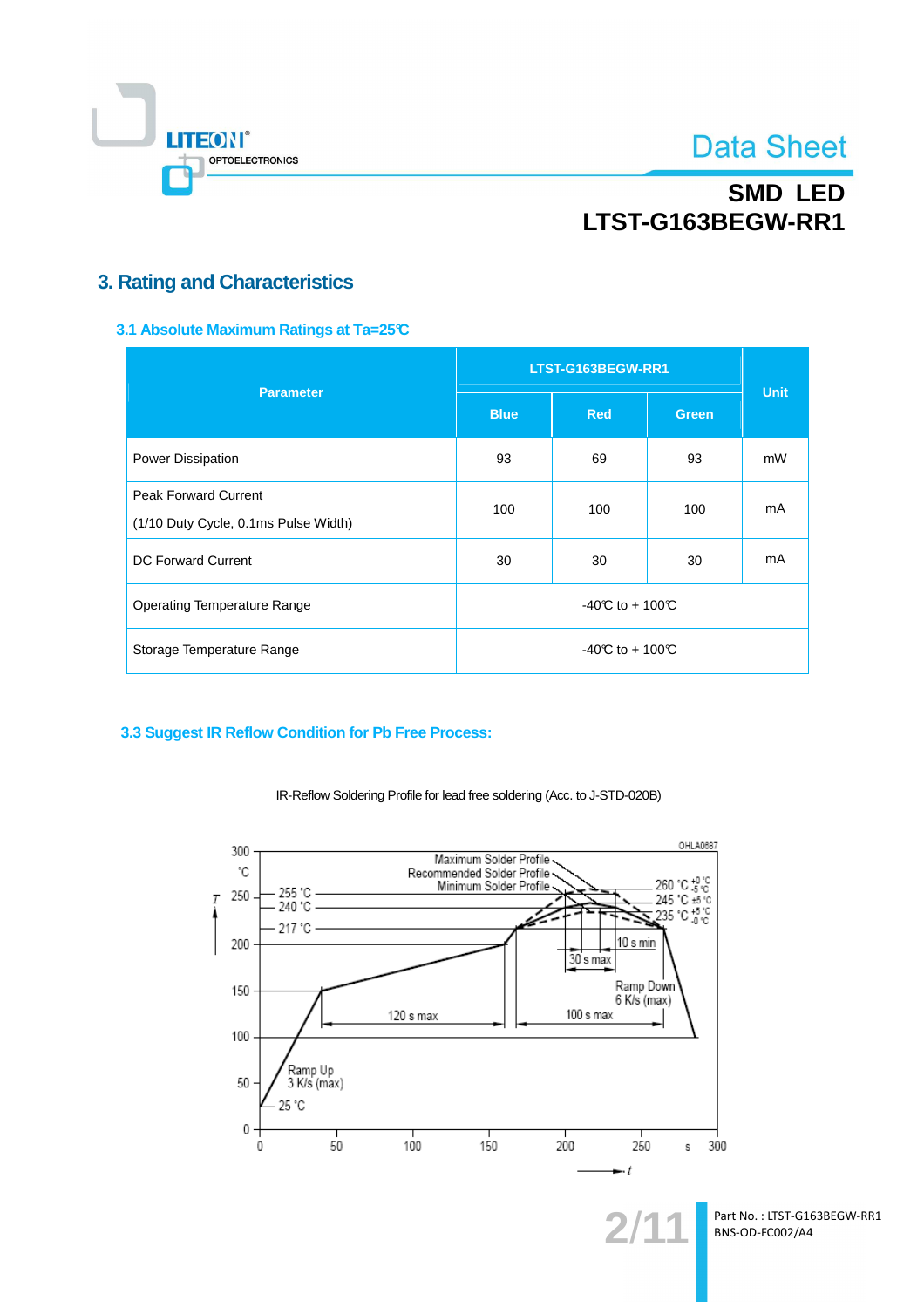

# **SMD LED** LTST-G163BEGW-RR1

### 3.3 Electrical / Optical Characteristics at Ta=25°C

|                          | <b>Symbol</b>     | LTST-G163BEGW-RR1 |             |            |              | Unit.     | <b>Test Condition</b>                                |  |
|--------------------------|-------------------|-------------------|-------------|------------|--------------|-----------|------------------------------------------------------|--|
| <b>Parameter</b>         |                   |                   | <b>Blue</b> | <b>Red</b> | <b>Green</b> |           |                                                      |  |
| Luminous Intensity       | IV                | Min.              | 50          | 95         | 170          | mcd       | $B: I_F = 3mA$<br>$R: I_F = 4.8mA$                   |  |
|                          |                   | Max.              | 180         | 220        | 400          |           | $G: I_F = 2mA$                                       |  |
| Viewing Angle            | $2\theta_{1/2}$   | Typ.              | 120         |            | deg          |           |                                                      |  |
| Dominant Wavelength      | $\lambda_{\rm d}$ | Min.              | 465         | 615        | 520          | nm        | $B: I_F = 3mA$<br>$R: I_F = 4.8mA$<br>$G: I_F = 2mA$ |  |
|                          |                   | Max.              | 480         | 630        | 540          |           |                                                      |  |
|                          | CIE-X             | Typ.              | 0.305       |            |              |           | $B: I_F = 3mA$                                       |  |
| <b>Color Coordinate</b>  | CIE-Y             | Typ.              | 0.285       |            |              |           | $R: I_F = 4.8mA$<br>$G: I_F = 2mA$                   |  |
|                          | $V_F$             | Min.              | 2.1         | 1.5        | 2.1          | $\vee$    | $B: I_F = 3mA$<br>$R: I_F = 4.8mA$<br>$G: I_F = 2mA$ |  |
| Forward Voltage          |                   | Max.              | 3.1         | 2.3        | 3.1          |           |                                                      |  |
| Spectral Line Half-Width | Δλ                | Typ.              | 25          | 20         | 35           | nm        |                                                      |  |
| <b>Reverse Current</b>   | IR.               | Max.              | 10          |            | $\mu$ A      | $VR = 5V$ |                                                      |  |

### Notes:

- 1. Luminous intensity is measured with a light sensor and filter combination that approximates the CIE eye-response curve.
- 2.  $\theta_{1/2}$  is the off-axis angle at which the luminous intensity is half the axial luminous intensity.
- 3. The dominant wavelength,  $\lambda$ d is derived from the CIE chromaticity diagram and represents the single wavelength which defines the color of the device.
- 4. Forward Voltage Tolerance is +/- 0.1 volt.
- 5. Reverse voltage (VR) condition is applied to IR test only. The device is not designed for reverse operation.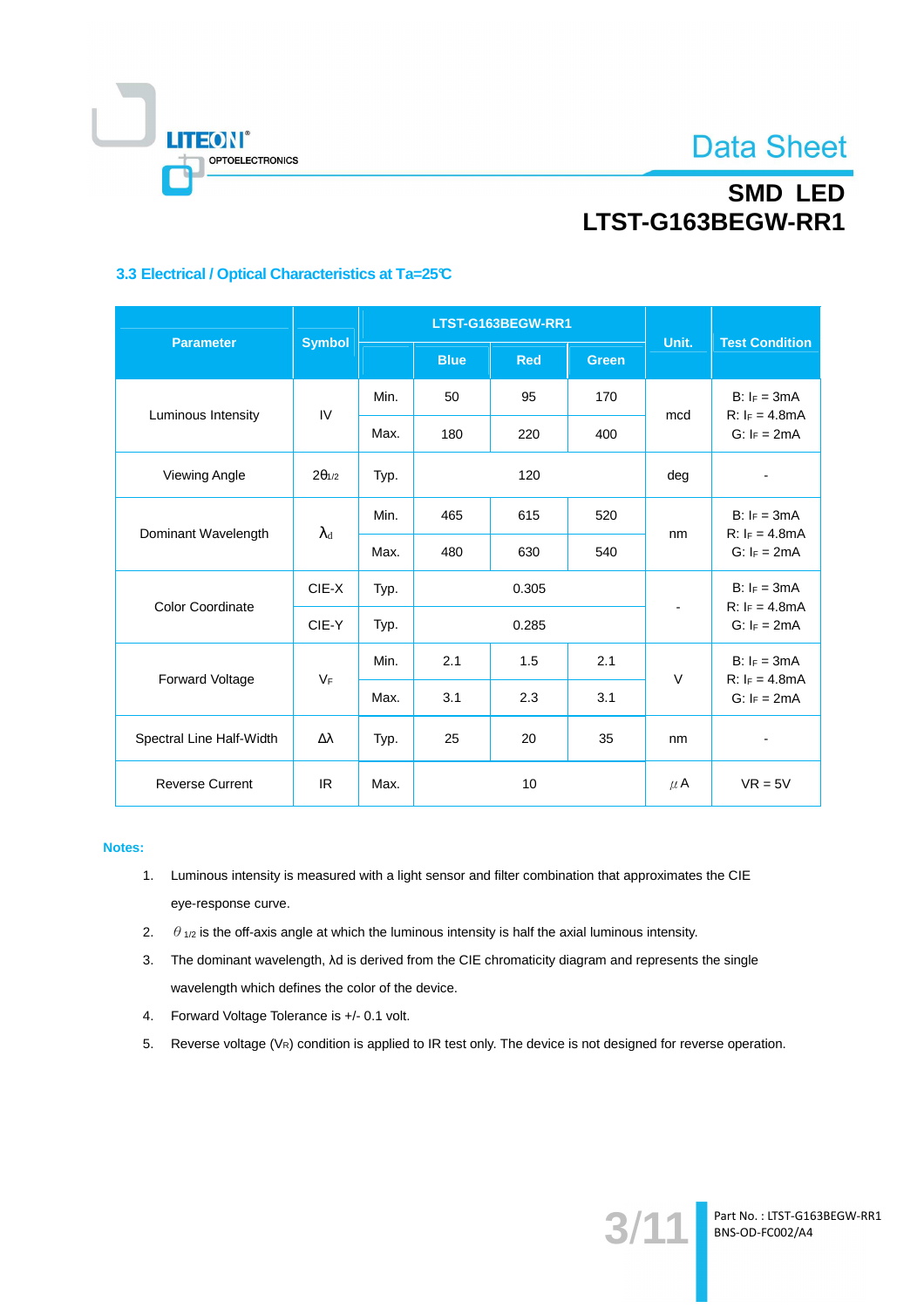

# **SMD LED** LTST-G163BEGW-RR1

## 4. Bin Code List

### 4.1 IV Rank

|                 | Luminous Spec Table  Color : Mixed White  @ R=4.8mA, G=2mA, B=3mA |  |      |
|-----------------|-------------------------------------------------------------------|--|------|
| <b>Bin Code</b> | Min.                                                              |  | Max. |
| U2              | 315                                                               |  | 480  |
|                 | 480                                                               |  | 750  |

Tolerance on each Luminous intensity bin is +/- 11%.

### 4.2 CIE Rank

| <b>Color Bin Table</b><br>@ R=4.8mA, G=2mA, B=3mA<br><b>Test</b> |      |        |                    |                    |        |                 |                         |                |                    |                    |        |
|------------------------------------------------------------------|------|--------|--------------------|--------------------|--------|-----------------|-------------------------|----------------|--------------------|--------------------|--------|
|                                                                  |      |        | Color Bin Limits   |                    |        | <b>Bin Code</b> | <b>Color Bin Limits</b> |                |                    |                    |        |
| <b>Bin Code</b>                                                  | CIE- | Point1 | Point <sub>2</sub> | Point <sub>3</sub> | Point4 |                 | CIE-                    | Point1         | Point <sub>2</sub> | Point <sub>3</sub> | Point4 |
| J7                                                               | X    | 0.2750 | 0.2950             | 0.2950             | 0.2750 |                 | X                       | 0.2950         | 0.3150             | 0.3150             | 0.2950 |
|                                                                  | у    | 0.2520 | 0.2580             | 0.2780             | 0.2720 | K <sub>9</sub>  | у                       | 0.2980         | 0.3040             | 0.3240             | 0.3180 |
|                                                                  | x    | 0.2750 | 0.2950             | 0.2950             | 0.2750 | L7              | x                       | 0.3150         | 0.3350             | 0.3350             | 0.3150 |
| J8                                                               | y    | 0.2720 | 0.2780             | 0.2980             | 0.2920 |                 | у                       | 0.2640         | 0.2700             | 0.2900             | 0.2840 |
| J9                                                               | x    | 0.2750 | 0.2950             | 0.2950             | 0.2750 | L <sub>8</sub>  | x                       | 0.3150         | 0.3350             | 0.3350             | 0.3150 |
|                                                                  | у    | 0.2920 | 0.2980             | 0.3180             | 0.3120 |                 | у                       | 0.2840         | 0.2900             | 0.3100             | 0.3040 |
| K7                                                               | X    | 0.2950 | 0.3150             | 0.3150             | 0.2950 | L9              | x                       | 0.3150         | 0.3350             | 0.3350             | 0.3150 |
|                                                                  | ٧    | 0.2580 | 0.2640             | 0.2840             | 0.2780 |                 | y                       | 0.3040         | 0.3100             | 0.3300             | 0.3240 |
| K <sub>8</sub>                                                   | x    | 0.2950 | 0.3150             | 0.3150             | 0.2950 |                 | ۰                       | $\blacksquare$ | ۰                  |                    |        |
|                                                                  | ٧    | 0.2780 | 0.2840             | 0.3040             | 0.2980 |                 | -                       | $\blacksquare$ |                    |                    |        |

Tolerance on each Hue bin  $(x, y)$  bin is  $+/$ - 0.01



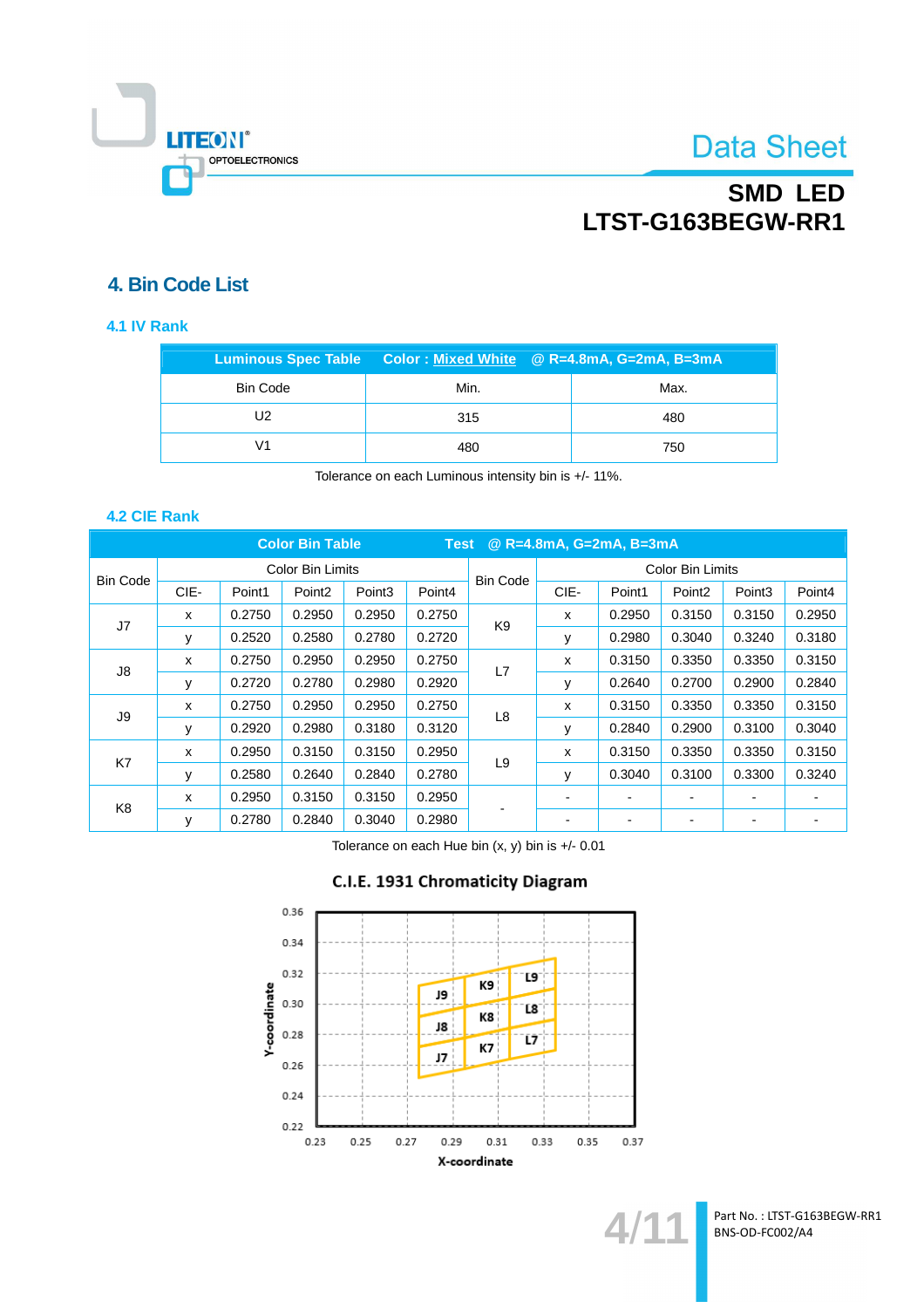

# **SMD LED** LTST-G163BEGW-RR1

## 5. Typical Electrical / Optical Characteristics Curves.



### (25℃ Ambient Temperature Unless Otherwise Noted)

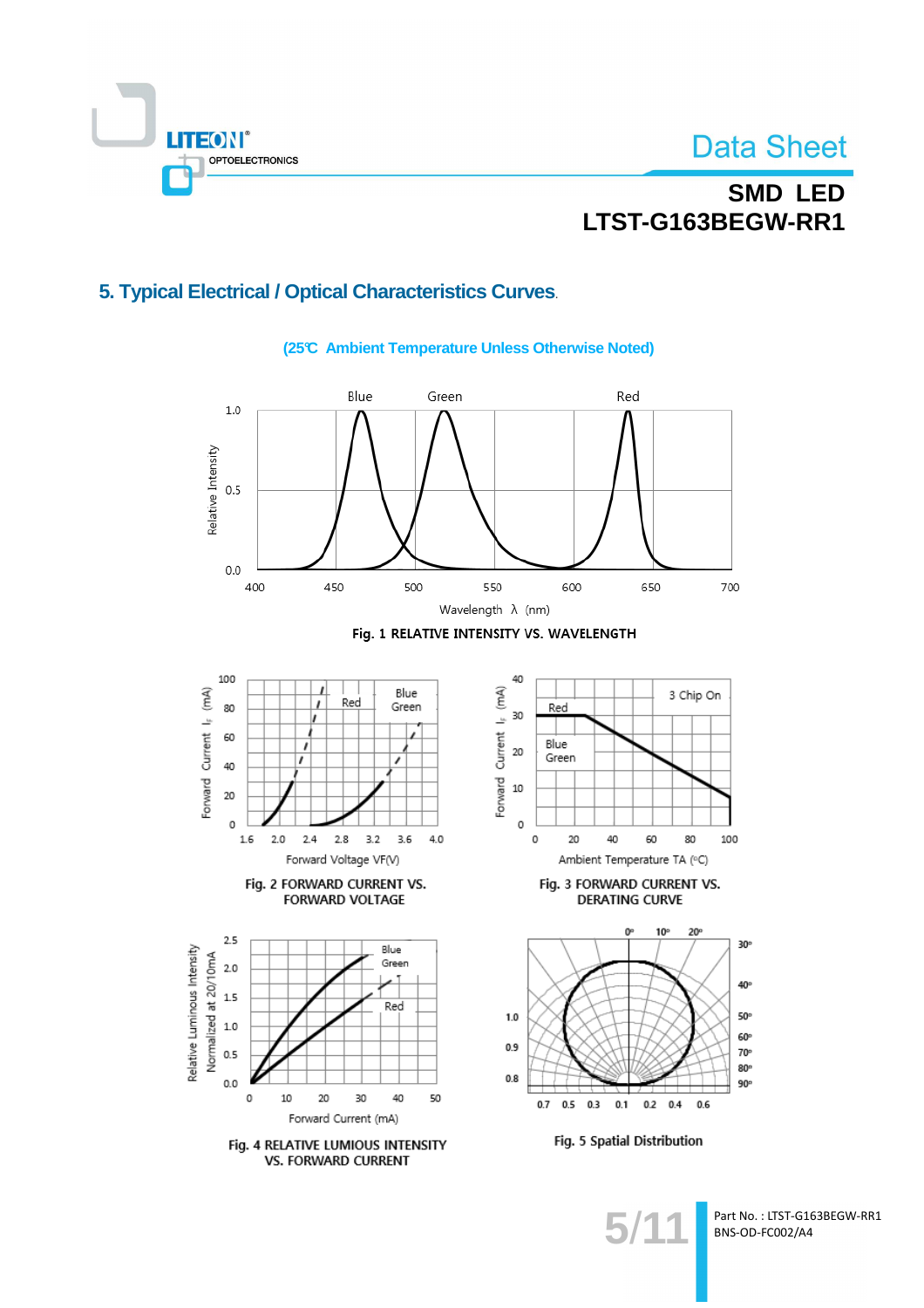

# **SMD LED** LTST-G163BEGW-RR1

### **6. User Guide**

#### **6.1 Cleaning**

Do not use unspecified chemical liquid to clean LED they could harm the package. If cleaning is necessary, immerse the LED in ethyl alcohol or isopropyl alcohol at normal temperature for less one minute.

#### 6.2 Recommend Printed Circuit Board Attachment Pad



**6.3 Package Dimensions of Tape and Reel** 



#### Note:

1. All dimensions are in millimeters (inches).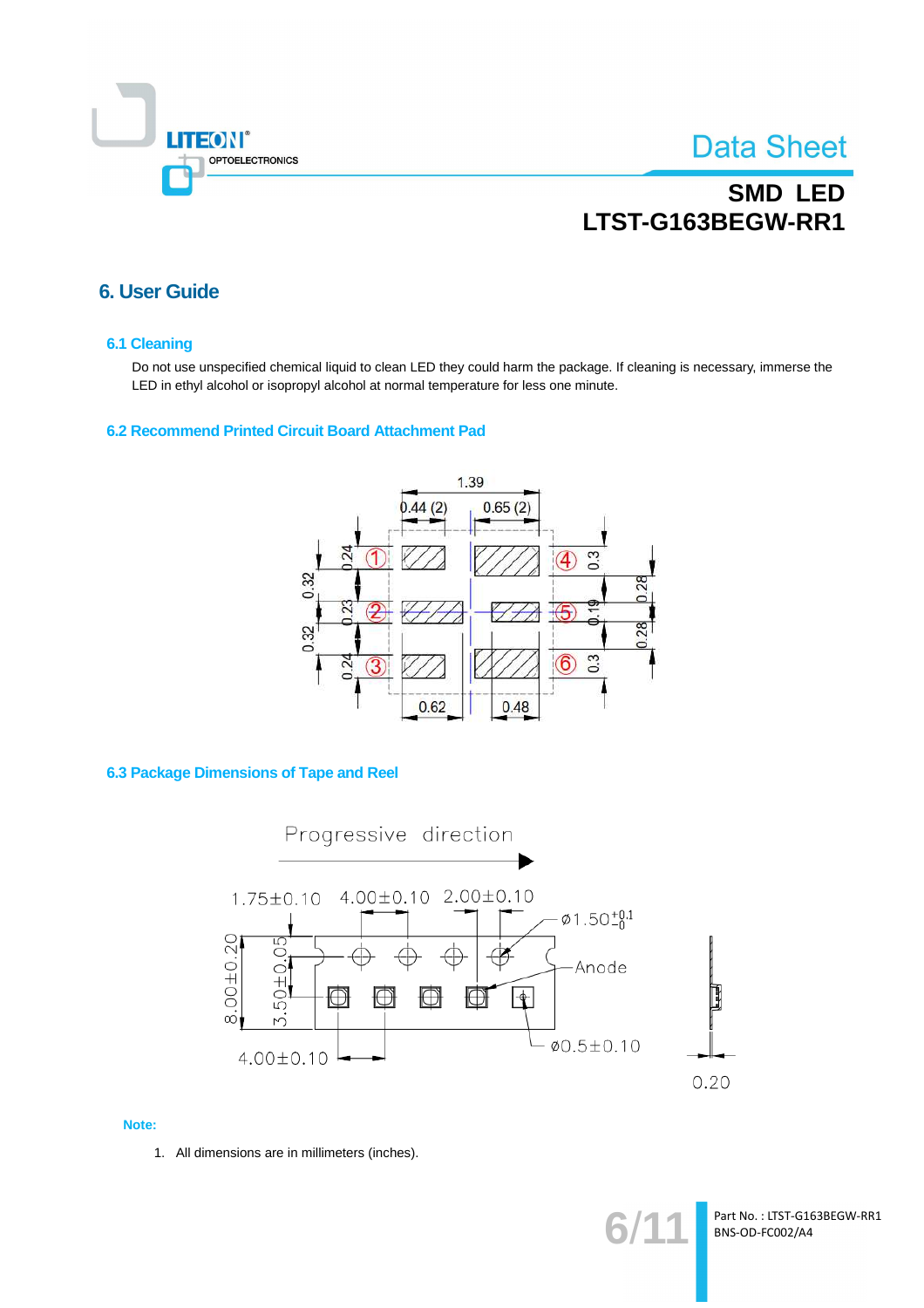

## **SMD LED** LTST-G163BEGW-RR1

### **6.4 Package Dimensions of Reel**



#### Notes:

- 1. Empty component pockets sealed with top cover tape.
- 2. 7 inch reel 4000 pieces per reel.
- 3. Minimum packing quantity is 500 pieces for remainders.
- 4. The maximum number of consecutive missing lamps is two.
- 5. In accordance with EIA-481-1-B specifications.

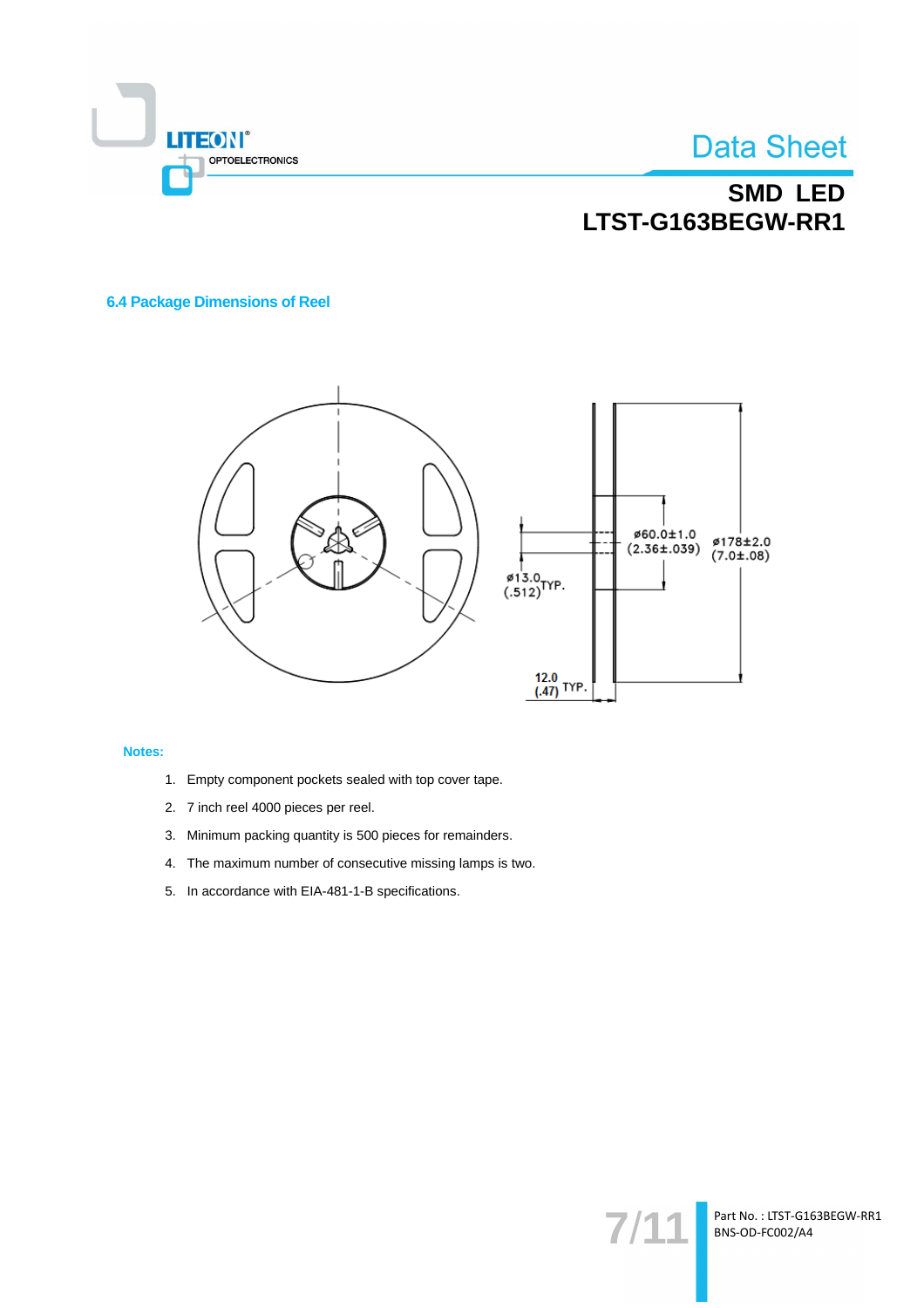

## **SMD LED** LTST-G163BEGW-RR1

### **7. Cautions**

### **7.1 Application**

The LEDs described here are intended to be used for ordinary electronic equipment (such as office equipment, communication equipment and household applications). Consult Liteon's Sales in advance for information on applications in which exceptional reliability is required, particularly when the failure or malfunction of the LEDs may directly jeopardize life or health (such as in aviation, transportation, traffic control equipment, medical and life support systems and safety devices).

#### **7.2 Storage**

The package is sealed:

The LEDs should be stored at 30°C or less and 70%RH or less. And the LEDs are limited to use within one year, while the LEDs is packed in moisture-proof package with the desiccants inside.

The package is opened:

The storage ambient for the LEDs should not exceed 30°C temperature and 60% relative humidity.

It is recommended that LEDs out of their original packaging are IR-reflowed within 168hrs.

For extended storage out of their original packaging, it is recommended that the LEDs be stored in a sealed container with appropriate desiccant, or in a desiccators with nitrogen ambient.

LEDs stored out of their original packaging for more than 168hrs should be baked at about 60 °C for at least 48 hours before solder assembly.

### 7.3 Cleaning

Use alcohol-based cleaning solvents such as isopropyl alcohol to clean the LED if necessary.

### **7.4 Soldering**

Recommended soldering conditions:

|                                 | <b>Reflow soldering</b>       | <b>Soldering iron</b> |                  |  |
|---------------------------------|-------------------------------|-----------------------|------------------|--|
| Pre-heat                        | 150~200℃                      | Temperature           | <b>300℃ Max.</b> |  |
| 120 sec. Max.<br>Pre-heat time  |                               | Soldering time        | 3 sec. Max.      |  |
| $260C$ Max.<br>Peak temperature |                               |                       | (one time only)  |  |
| Soldering time                  | 10 sec. Max. (Max. two times) |                       |                  |  |

#### **Notes:**

Because different board designs use different number and types of devices, solder pastes, reflow ovens, and circuit boards, no single temperature profile works for all possible combinations.

However, you can successfully mount your packages to the PCB by following the proper guidelines and PCB-specific characterization

LITE-ON Runs both component-level verification using in-house KYRAMX98 reflow chambers and board-level assembly.

The results of this testing are verified through post-reflow reliability testing. Profiles used at LITE-ON are based on JEDEC standards to ensure that all packages can be successfully and reliably surface mounted.

Figure on page3 shows a sample temperature profile compliant to JEDEC standards. You can use this example as a generic target to set up your reflow process. You should adhere to the JEDEC profile limits as well as specifications and recommendations from the solder paste manufacturer to avoid damaging the device and create a reliable solder joint.

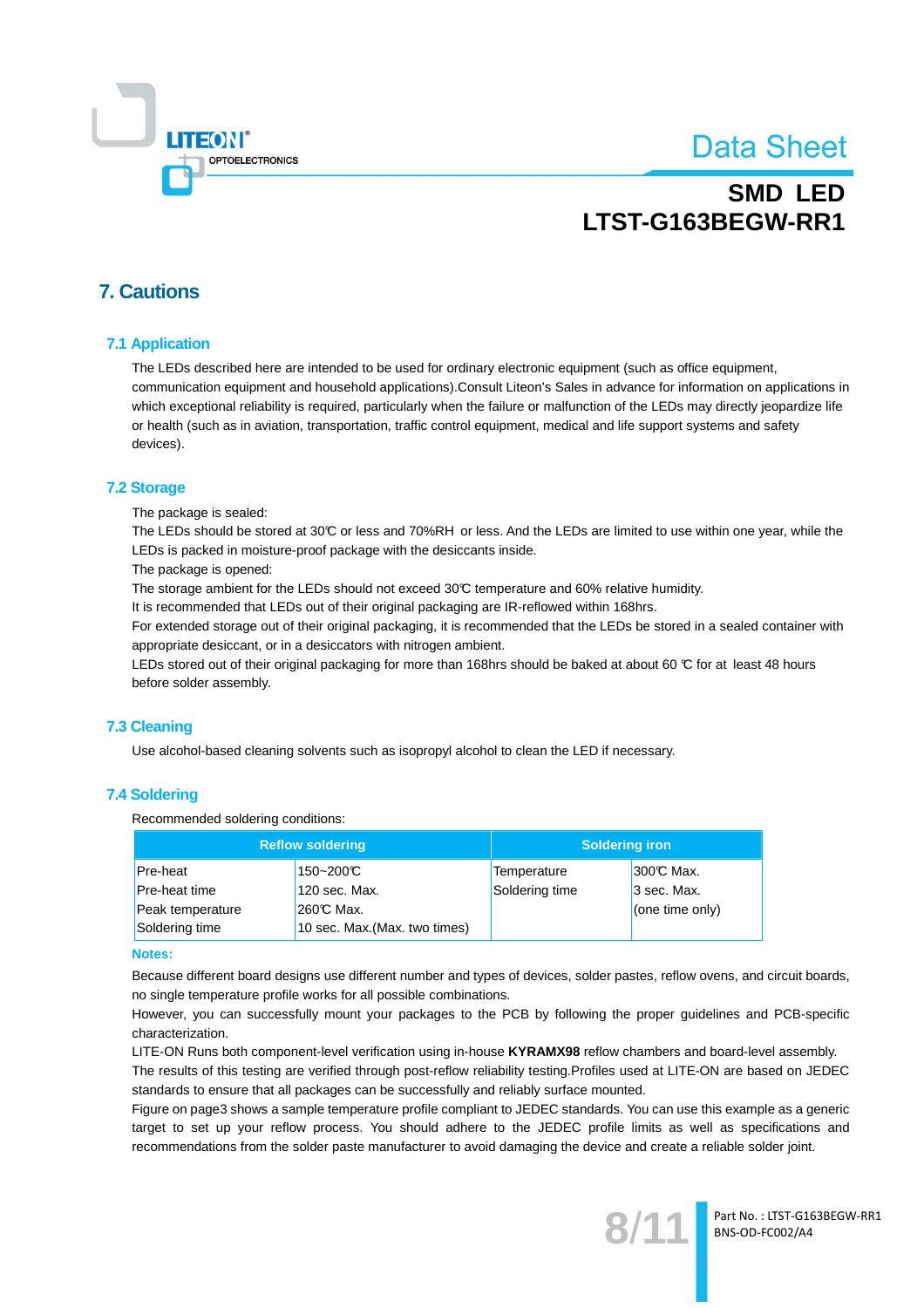

# **SMD LED** LTST-G163BEGW-RR1

### **7.5 Drive Method**

A LED is a current-operated device. In order to ensure intensity uniformity on multiple LEDs connected in parallel in an application, it is recommended that a current limiting resistor be incorporated in the drive circuit, in series with each LED as shown in Circuit A below.







**Circuit model B** 

- (A) Recommended circuit.
- (B) The brightness of each LED might appear different due to the differences in the I-V characteristics of those LEDs.

### 7.6 ESD (Electrostatic Discharge)

Static Electricity or power surge will damage the LED. Suggestions to prevent ESD damage:

- $\blacksquare$ Use of a conductive wrist band or anti-electrostatic glove when handling these LEDs.
- $\blacksquare$ All devices, equipment, and machinery must be properly grounded.
- Work tables, storage racks, etc. should be properly grounded.  $\blacksquare$
- $\blacksquare$ Use ion blower to neutralize the static charge which might have built up on surface of the LED's plastic lens as a result of friction between LEDs during storage and handling.

ESD-damaged LEDs will exhibit abnormal characteristics such as high reverse leakage current, low forward voltage, or " no lightup " at low currents.

To verify for ESD damage, check for "lightup " and Vf of the suspect LEDs at low currents.

The Vf of "good " LEDs should be >2.0V@0.1mA for InGaN product and >1.4V@0.1mA for AlInGaP product.

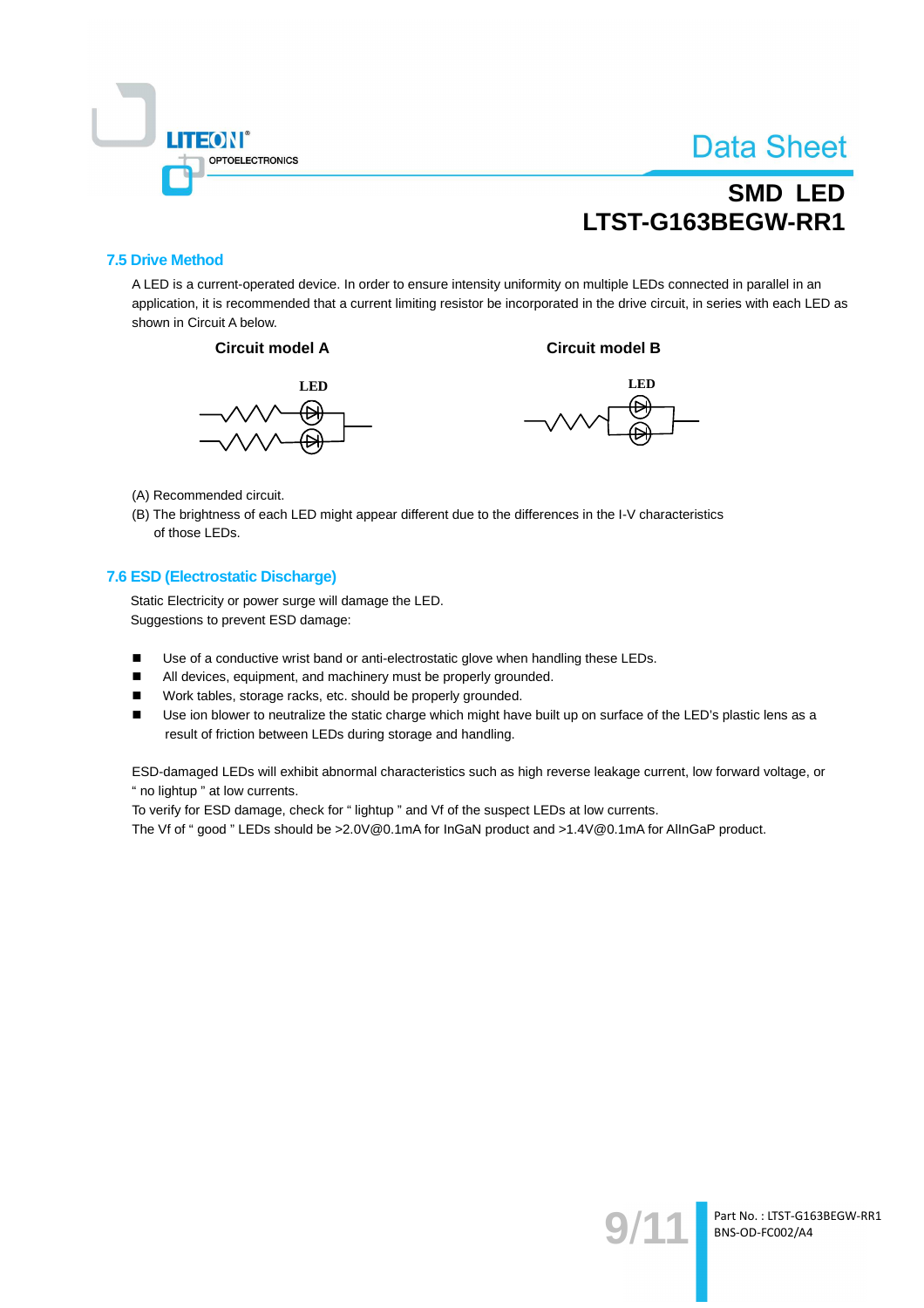

# **SMD LED** LTST-G163BEGW-RR1

## **8. Reliability Test**

| No.            | <b>Test item</b>                    | <b>Test condition</b>                                                                                                             | <b>Reference standard</b> |
|----------------|-------------------------------------|-----------------------------------------------------------------------------------------------------------------------------------|---------------------------|
| 1              | Resistance to soldering heat        | Tsld = $260C$ , 10sec.<br>3 times                                                                                                 | JEITA ED-4701 300 301     |
| $\overline{2}$ | Solderability                       | Tsld= $245 \pm 5C$<br>(Lead Free Solder, Coverage ≥ 95% of the<br>dipped surface)                                                 | JEITA ED-4701 300 303     |
| 3              | Thermal Shock                       | $85 \pm 5$ °C ~ -30°C $\pm 5$ °C<br>30 <sub>min</sub><br>30 <sub>min</sub><br>100cycles                                           | JEITA ED-4701 300 307     |
| 4              | Temperature Cycle                   | $-55C \sim 25C \sim 100C \sim 25C$<br>30 <sub>min</sub><br>5 <sub>min</sub><br>30 <sub>min</sub><br>5 <sub>min</sub><br>100cycles | JEITA ED-4701 100 105     |
| 5              | High Temperature Storage            | 100°C<br>1000hrs                                                                                                                  | JEITA ED-4701 200 201     |
| 6              | Low Temperature Storage             | $-40C$<br>1000hrs                                                                                                                 | JEITA ED-4 701 200 202    |
| 7              | <b>Temperature Humidity Storage</b> | 60°C/90%RH 300hrs                                                                                                                 | JEITA ED-4701 100 103     |
| 8              | Room temp life test                 | 25°C, IF: Typical current, 100 0hrs                                                                                               | $-$                       |

## 9. Others

The appearance and specifications of the product may be modified for improvement without prior notice.